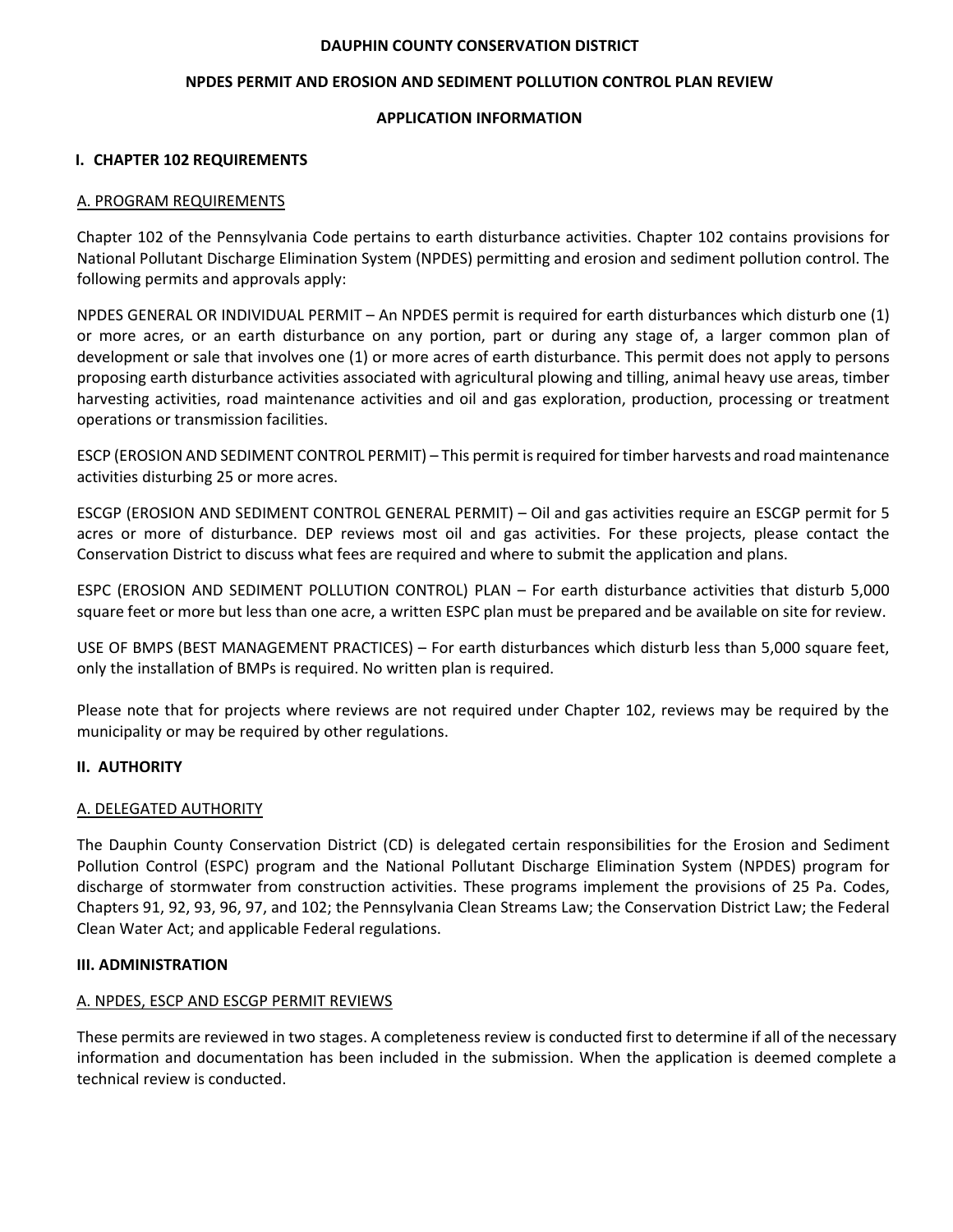#### 1. COMPLETENESS REVIEWS

A project application will be considered complete and eligible for technical review when DCCD receives a completed application form, check(s) or money order(s) for the correct amount made payable to the appropriate entities (See Fee Tables in Applicant Resources) and the drawings, narrative, and other documentation as required to define the proposed activity. Project submissions must be made directly to DCCD.

DCCD strives to provide quality customer service and timely permit application reviews. To accomplish this goal, permit applicants must submit complete permit applications consisting of a quality submittal of all of the elements of the permit application, ESPC Plan and Post Construction Stormwater Management Plan (PCSM) as listed on the Applicant Checklist form. When completeness items are missing, DEP policy directs DCCD to request, in writing, submittal of those items within a specified time frame. Persons submitting incomplete permit applications will receive a letter of incompleteness with the missing items noted. The applicant will then have 60 calendar days from the date of the letter to submit those items to DCCD. If no response is received within the allotted timeframe, the permit application will be considered withdrawn and returned to the applicant, with DCCD retaining the administrative filing fee and DEP retaining the disturbed acreage fee. The ESPC plan review fee shall be returned to the applicant with any plans or documents submitted. If the applicant then chooses to resubmit the permit application, a new complete permit application would need to be submitted along with new payment for fees. Assistance to applicants and consultants on assembling quality, complete NPDES, ESPC and ESCGP permit applications can be found on DEP's website at: www.dep.pa.gov under Keyword "E & S Resources". Information provided at that link includes:

- ‐ permit application forms and instructions
- ‐ application completeness checklists
- ‐ technical program manuals (i.e., E and S Control Program Manual and Pennsylvania Stormwater BMPManual)

You may also visit our website at: www.dauphincd.org. We also offer program administrative and technical training sessions for the regulated community and the general public. Contact us for information on those training sessions. DCCD strongly recommends that applicants for permits schedule a pre‐application meeting with one of our staff.

The regulations do allow for extensions of the 60 day time frame noted above. To request an extension the applicant must submit a request for extension to DCCD in writing and must state the reason for the request. The request must be received before the 60 day time frame ends. DCCD will review the request in conjunction with DEP, and will notify the applicant, in writing, as to whether or not the request has been approved. Whether the request is approved or denied, the applicant will be notified of the due date for addressing deficiencies. If the application is still deficient after this date, the application will be considered withdrawn.

The Dauphin County Conservation District remains committed to processing your complete applications in a timely manner. If you have any questions, please contact this office at 717‐921‐8100.

#### 2. TECHNICAL REVIEWS

When a permit application is deemed complete, DCCD will perform a technical review of the ESPC plan. DCCD will review the plan solely to determine whether it is adequate to satisfy the requirements of Title 25 PA Code subsection 102.1 et. seq., the erosion control regulations of the Department of Environmental Protection. By a determination that the plan is adequate to meet those requirements, neither DCCD nor Dauphin County assumes any responsibility for the implementation of the plan or the proper construction and operation of the facilities contained in the plan. Before any construction or earthmoving may begin, the appropriate and necessary local, state and federal permits must be secured from the agency having specific permittingauthority.

Applicants will be notified of any technical deficiencies in the ESPC plan. Applicants will have 60 calendar days to resubmit a plan which addresses the technical deficiencies. If the resubmission is not received within 60 calendar days, the application may be considered incomplete and withdrawn. If the resubmitted application continues to be incomplete or technically deficient, the application may be withdrawn, denied or submitted for elevatedreview.

Note that DCCD does not perform technical reviews of PCSM plans. DCCD may, however, request that DEP perform a technical review of a PCSM plan in certain cases.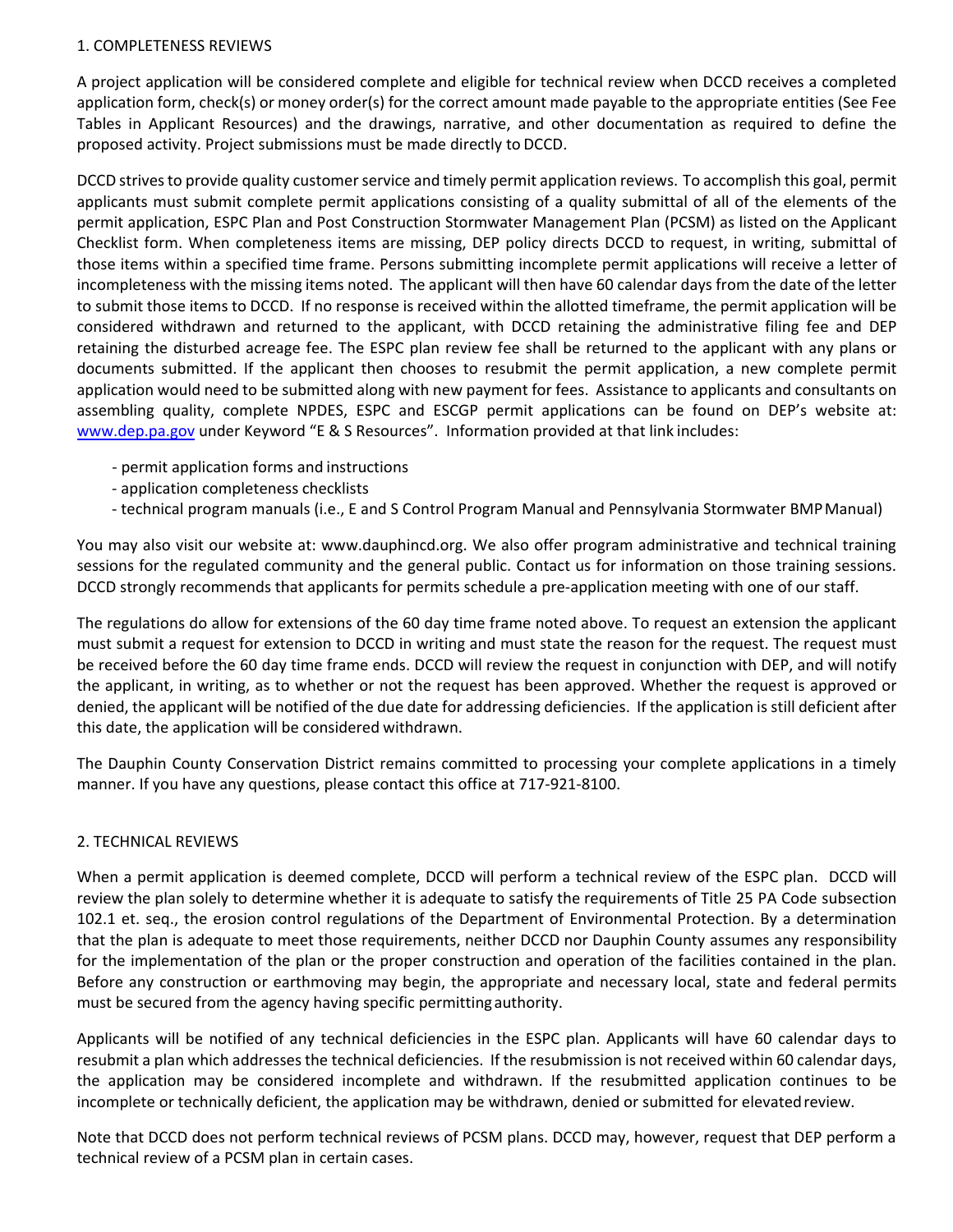#### B. ESPC (EROSION AND SEDIMENT POLLUTION CONTROL) PLANS

1. For projects that do not require permits, a written ESPC plan must be prepared, implemented and be available on site. This pertains to any earth disturbance of 5,000 square feet up to one acre. While there is no requirement under Chapter 102 for review of these plans, the following apply:

a. Where DCCD receives a complaint regarding an earth disturbance, DCCD may request a copy of the ESPC plan for review. ESPC plan review fees will not be applicable in this situation. However, if upon investigation, the project is deemed to require a permit, all permit application fees and ESPC plan review fees will be applicable.

b. Where municipal regulations or other regulations require that an ESPC plan be formally reviewed, the appropriate ESPC plan review fees are required.

c. Where plans are voluntarily submitted and a review is requested, the appropriate ESPC plan review fees are required.

d. Where an ESPC plan has been submitted and it is determined that the project will require an NPDES permit, the entire submitted package will be returned to the applicant with notification that the project will require a permit.

#### **IV. VOLUNTARY WITHDRAWAL OF PERMIT APPLICATIONS**

#### A. VOLUNTARY REQUESTS FOR WITHDRAWAL

Voluntary requests for withdrawal of project applications (requests made by the applicant and not based on any DEP or DCCD decision to withdraw an application due to applicants failure to meet time frames or other regulations) and refund of associated fees must be made in writing by the applicant or the applicant's representative. ESPC review fees are not refundable if the technical review process has begun. NPDES permit and per acre fees are notrefundable.

#### **V. FEES**

#### A. PERMIT FILING AND ESPC REVIEW FEES

1. A project which requires any type of permit must submit permit filing fees with the application. In addition to the permit filing fees, ESPC plan review fees must be submitted. The tables below indicate the amount and to whom checks should be made out.

2. With the exception of PADOT, state government agencies are NOT exempt from the NPDES permit filing fee.

3. Federal agencies are NOT exempt from NPDES permit fees.

| <b>PERMIT FILING FEES</b>                                                       |                                  |                              |  |  |  |
|---------------------------------------------------------------------------------|----------------------------------|------------------------------|--|--|--|
| <b>PERMIT TYPE</b>                                                              | <b>ADMINISTRATIVE FILING FEE</b> | <b>DISTURBED ACREAGE FEE</b> |  |  |  |
| NPDES GENERAL PERMIT                                                            | \$500.00                         | \$100.00/DISTURBED ACRE      |  |  |  |
| NPDES INDIVIDUAL PERMIT                                                         | \$1,500.00                       | \$100.00/DISTURBED ACRE      |  |  |  |
| <b>ESCP PERMIT</b>                                                              | \$1,500.00                       | \$100.00/DISTURBED ACRE      |  |  |  |
| <b>ESCGP</b>                                                                    | \$500.00                         | \$100.00/DISTURBED ACRE      |  |  |  |
| DISTURBED ACRES - ROUND TO THE NEAREST WHOLE ACRE - ROUND DOWN < X.5 < ROUND UP |                                  |                              |  |  |  |

| <b>ESPC PLAN REVIEW FEES</b> |                                         |  |  |
|------------------------------|-----------------------------------------|--|--|
| I ESPC PLAN REVIEW FEE       | SEE FEE SCHEDULE IN APPLICANT RESOURCES |  |  |

| <b>CHECK FOR</b>                | <b>MADE OUT TO</b>                                     |
|---------------------------------|--------------------------------------------------------|
| NPDES ADMINISTRATIVE FILING FEE | DAUPHIN COUNTY CONSERVATION DISTRICT- CLEAN WATER FUND |
| NPDES DISTURBED ACREAGE FEE     | COMMONWEALTH OF PENNSYLVANIA – CLEAN WATER FUND        |
| ESPC PLAN REVIEW FEE            | DAUPHIN COUNTY CONSERVATION DISTRICT                   |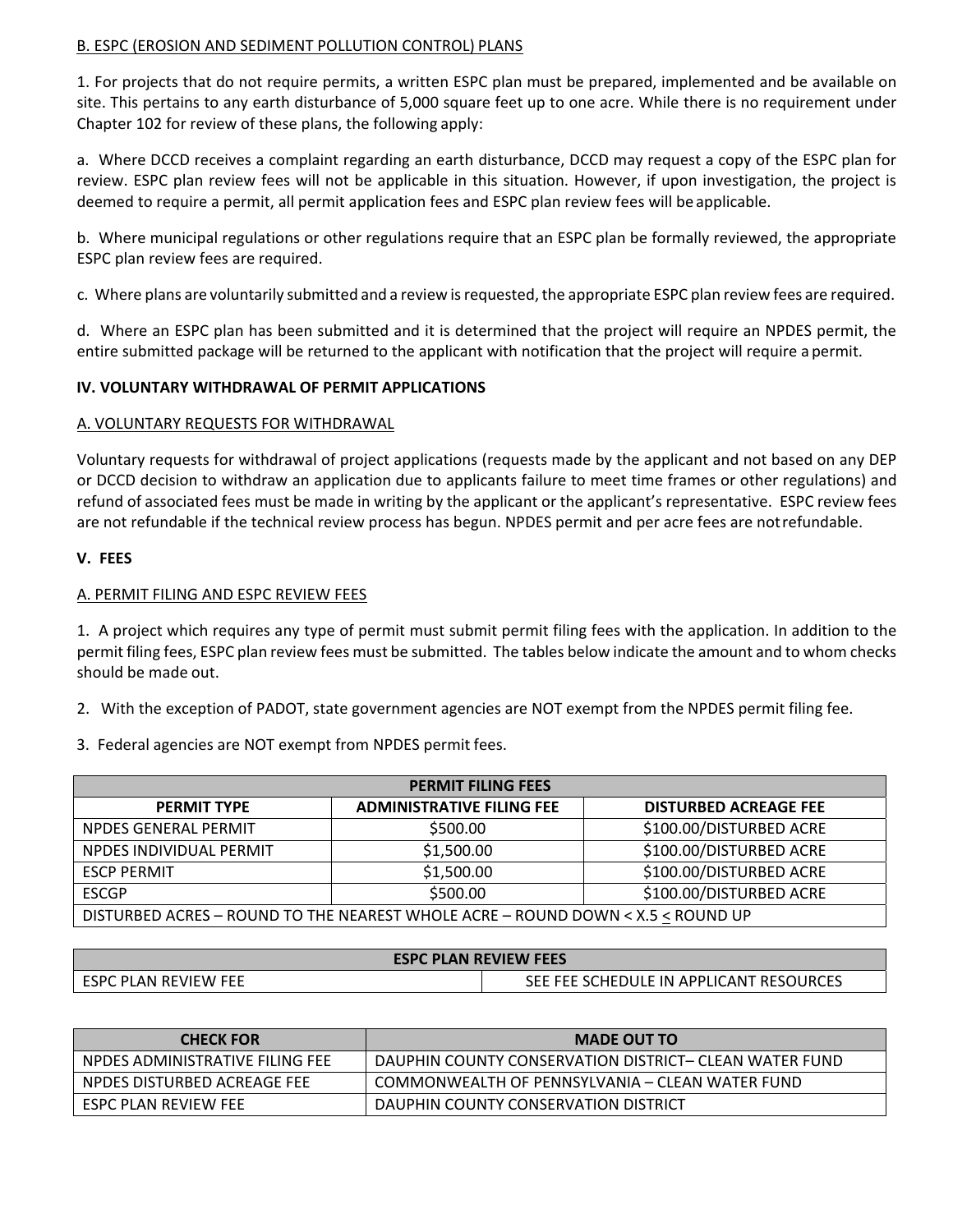#### 4. For all projects

a. In some cases, ESPC review fees may be waived by DCCD. DCCD cannot waive permit filing fees.

b. Agricultural Operations – When site disturbance occurs that is not part of the agricultural plowing and tilling, animal heavy use areas or conservation practice installation, the fee schedule for plan review is applicable. For example, earth disturbance for building construction is not considered part of the agricultural plowing and tilling, animal heavy use areas or conservation practice installation. A permit may also be applicable if the project entails one acre or more of earth disturbance. If a permit is required, permit filing fees are also applicable.

c. ESPC plan review fees may be waived for minimal earth disturbance activities and on select special projects. Permit filing fees may be applicable. Such waivers are at the discretion of DCCD.

#### 5. Additional and Other Fees

a. Additional Fees – DCCD reserves the right to charge additional plan review fees in accordance with the following conditions:

i. When design of any ESPC plan that has been submitted and reviewed is revised to a point that the previous plan is not applicable (at the discretion of DCCD), a new plan review, with fees based on the then current fee schedule, is required.

ii. When a non‐permitted ESPC plan is submitted for approval, an additional fee of 25% of the original fee may be required, at the discretion of DCCD, on the third and subsequent reviews of the ESPC plan. This applies to ESPC plans where the plan was not deemed adequate on the first two submissions*.* If additional fees are required, this will be noted in the second review letter. If the plan was submitted in response to a request by DCCD due to a complaint investigation, the fee is not applicable.

iii. When a non‐permitted ESPC plan is deemed adequate, a minimum fee of 25% of the original fee will be required for review of any revision to the plan. DCCD reserves the right to charge 100% of the then current ESPC plan review fee if the ESPC plan has been revised to the point where a full review is required. If the plan was submitted in response to a request by DCCD due to a complaint investigation, the fee is not applicable.

iv. Where an ESPC plan for a permitted project is submitted under an NPDES permit major or minor permit amendment, the additional ESPC plan review fee shall be the difference in the ESPC plan review fees submitted for the project originally and the ESPC plan review fees for the project as proposed based on the then current fee schedule. DCCD reserves the right to waive or adjust additional fees if the ESPC plan has not changed significantly. If the ESPC plan has changed significantly, as determined by DCCD, DCCD reserves the right to charge the full fee based on the then current fee schedule.

v. Applications for ESPC plan approval for Chapter 105 permits not associated with a larger plan of development will require the associated fee. ESPC plan approval for Chapter 105 permits that are a part of a larger construction activity are included in the review fees for the construction activity.

vi. If, due to changes in regulations, a site for which approval was previously given must comply with new, revised or additional regulatory requirements, additional fees may be required.

b. Incorrect permit filing, disturbed acreage and ESPC plan review fees.

i. Where a non‐permitted project application is received with an incorrect fee, the payment will be returned to the applicant with notification of the correct fee and that no action will be taken on the submission until the full and correct fee is submitted. The applicant must submit the correct fee within 30 days or the submission package will be returned to the applicant.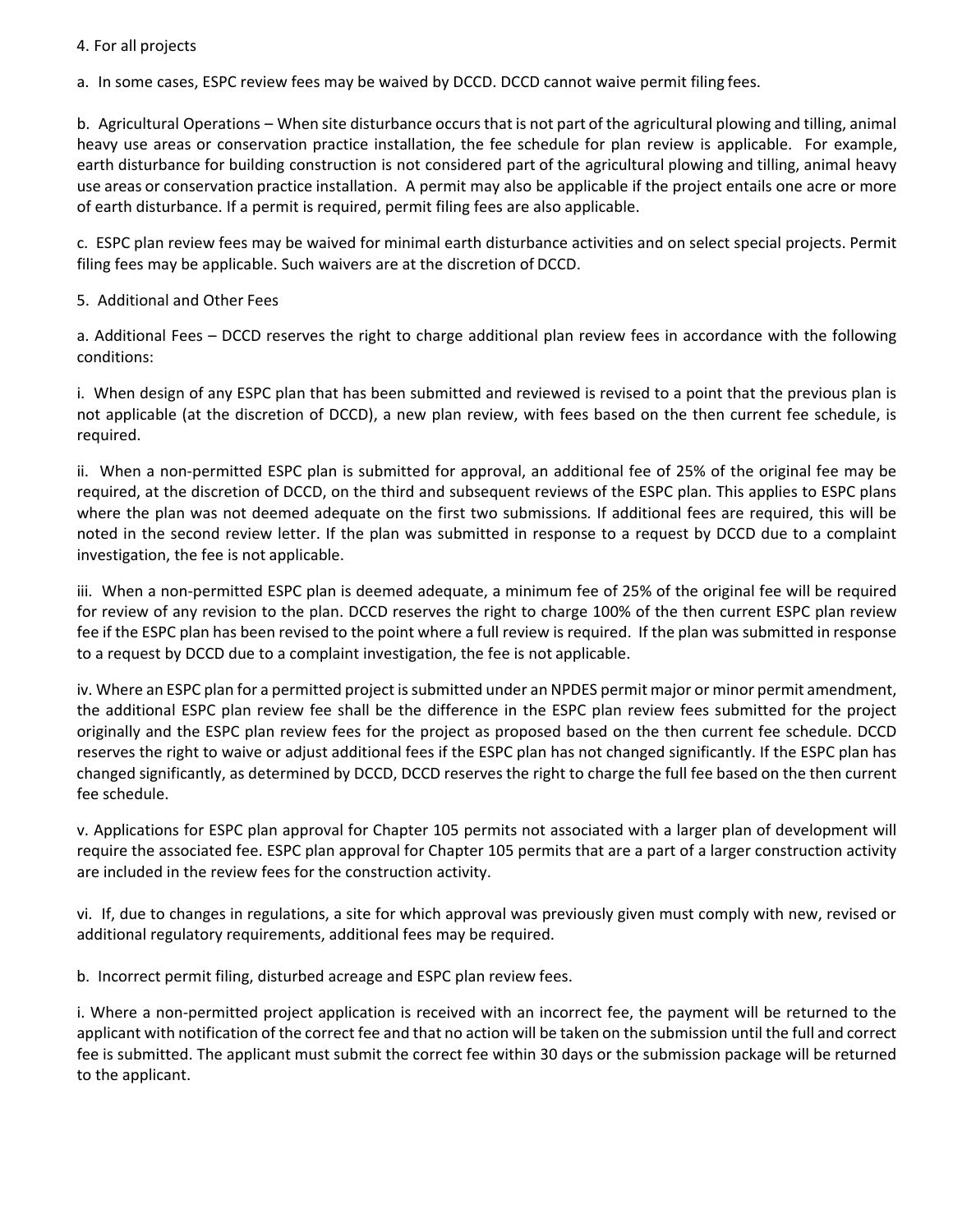ii. Where incorrect permit filing, disturbed acreage or ESPC plan review fees are submitted as part of a permit application, the checks will be held until the correct fees are submitted. The resubmitted checks must be for the full and correct amount of the applicable fee. The incorrect checks will then be returned to the applicant. Incorrect fees will be considered a completeness review item and will be noted in the completeness review letter.

iii. PNDI Searches – DCCD will charge a fee of \$500.00 for each PNDI search. This fee is applicable for each search conducted by DCCD. This includes searches conducted on modified or revised site boundaries or expired searches. Checks for PNDI searches are payable to Dauphin County Conservation District. The results of the search will be forwarded to the applicant for the applicant's use. It is the responsibility of the applicant to follow up on any PNDI searches that indicate species of concern. DCCD will not follow up on these searches.

#### **VI. MEETINGS**

#### A. Pre‐Application Meetings

DCCD strongly recommends that any applicant schedule pre‐application meetings. These meetings can be conducted during the planning stages of a project to identify issues and submission requirements, and/or when an application is ready to be submitted to ensure a complete submission. These meetings are particularly valuable given the permit processing time frames of DEP's Standard Operating Procedures.

#### B. Pre‐Construction meetings

Unless notified by DEP or DCCD, permitted earth disturbance activities require a pre‐construction meeting. The permittee is responsible for coordination of this meeting and must provide a minimum of seven days notice to all invited attendees. Invited attendees must include:

- ‐ DEP or DCCD
- ‐ Permittees
- ‐ Co‐permittees
- ‐ Operators
- ‐ Licensed professional or designee responsible for:
	- ‐ The earth disturbance activity
	- ‐ Implementation of the ESPC plan
	- ‐ Critical stages of implementation of the PCSM plan

While not required, DCCD also recommends that a municipal representative be invited to preconstruction meetings.

#### **VII. TERMS AND CONDITIONS**

A. The terms and conditions under which the fee schedule as indicated in Applicant Resources would be applicable are as follows:

1. Single Family Residence – This fee is for a single family home and accessory structures constructed on a single lot where earth disturbance is less than one acre and not part of a larger development. Subsequent construction on the same lot may be subject to additional fees.

2. Industrial/Commercial/Residential and other land development – Fees charged shall be based on the total disturbed project acres. Disturbed acres shall be rounded to the nearest whole acre. Disturbed area is defined as the area to be destabilized during the project. This includes, but is not limited to, utility rights‐of‐way, staging areas, spoil and borrow areas, and other disturbed areas.

3. Timber Harvesting and Road Maintenance ‐ Fees charged in this category will be based on the total timber harvest area or road project area.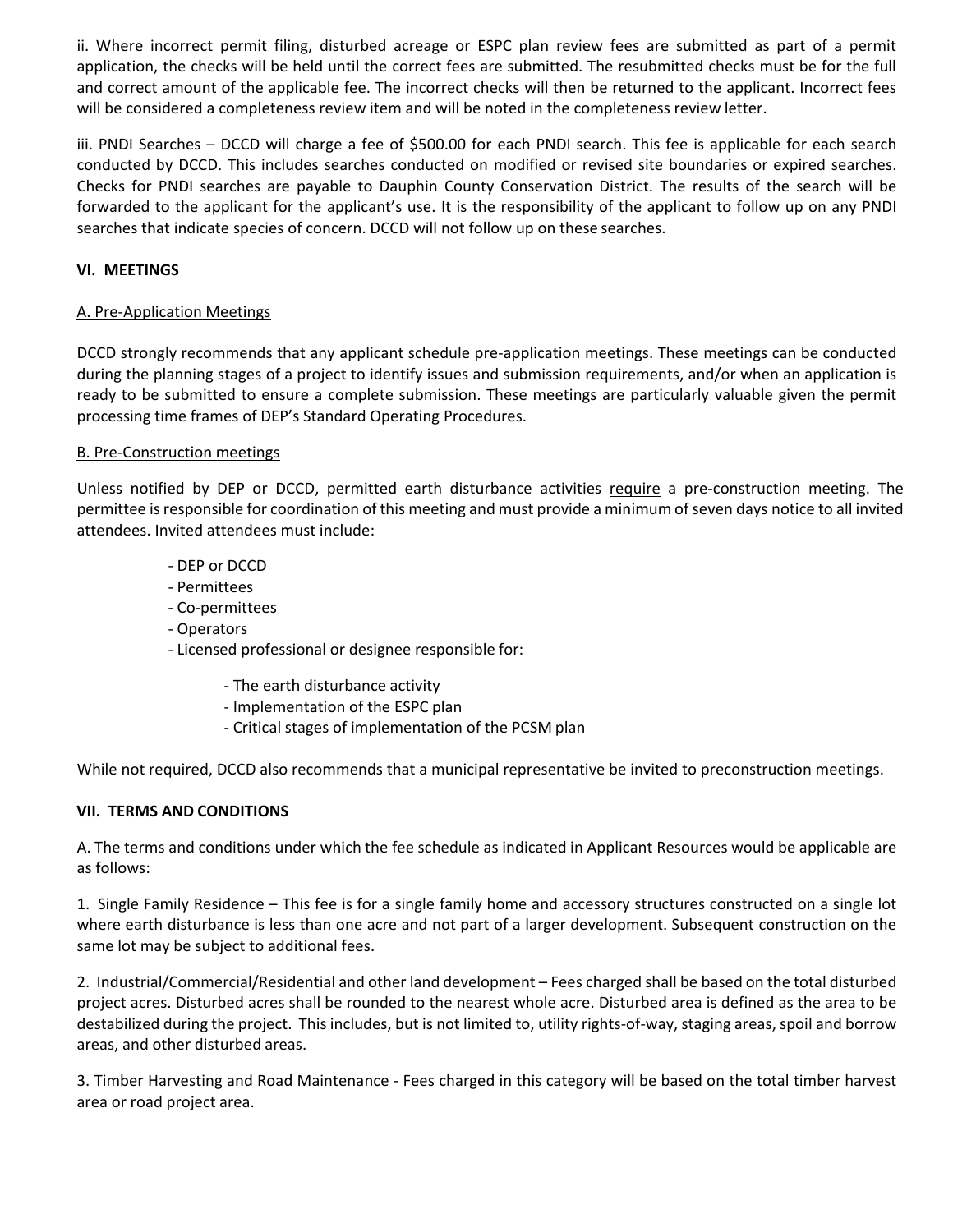4. Phased Development Projects – on phased projects, the fee may be based on either the total disturbed acresincluded in all phases of work or on the disturbed acres within the phase that is being reviewed for immediate development. On phased projects where an ESPC adequacy determination has been made for the entire project and the owner requests review and adequacy determination of an individual phase or phases after the first phase, a fee of 25% of the original review fee will be charged for each such review. However, if the ESPC plan has changed, DCCD reserves the right to charge full fees based on the disturbed acreage within that phase.

5. Expired Permits – The following conditions apply to review of ESPC plans for expired permits:

a. When an NPDES permit has expired and the applicant submits the project for a new permit, the ESPC plan review fee shall be 50% of the fee based on the then current fee schedule for any remaining disturbed acreage. This applies only where the ESPC plan submitted under the expired permit has been deemed adequate and remains largely unchanged in the new application, at the discretion of DCCD.

b. Where the plan submitted and deemed adequate under the expired permit issignificantly different, at the discretion of DCCD, from the plan submitted in the new permit application, the ESPC review fee shall be 100% of the fee based on the then current fee schedule.

c. For any expired permit, the NPDES Permit Fee and Per Disturbed Acre Fee are applicable to any new NPDES permit applications submitted for the project.

d. The applicant should be aware that if a permit expires during construction, the site may be deemed immediately in violation. Permit renewals should be submitted 180 days in advance of the expiration date. While DCCD will attempt to process renewals prior to the expiration date, DCCD cannot guarantee renewal of permits where the renewal is submitted near the expiration date.

6. Special Conditions – DCCD reserves the right to apply or adjust fees in accordance with the special conditions listed below:

a. Change of project – Each submission of a different project on the same site will be considered as a new project and the fees and review and inspection process will be as per a new project.

b. Where a municipal, county, Commonwealth or Federal Government or agency requires an ESPC plan review for compliance with subdivision and/or land development plans or other regulations relating to stormwater management, flood plain management, flood control, water use, water management or other natural resource concern.

c. Where the above procedures and conditions are not clearly applicable, DCCD reserves the right to apply, waive or adjust ESPC plan review fees on a case by case basis at its discretion. DCCD has no authority to waive or adjust the permit filing fees or disturbed acreage fees.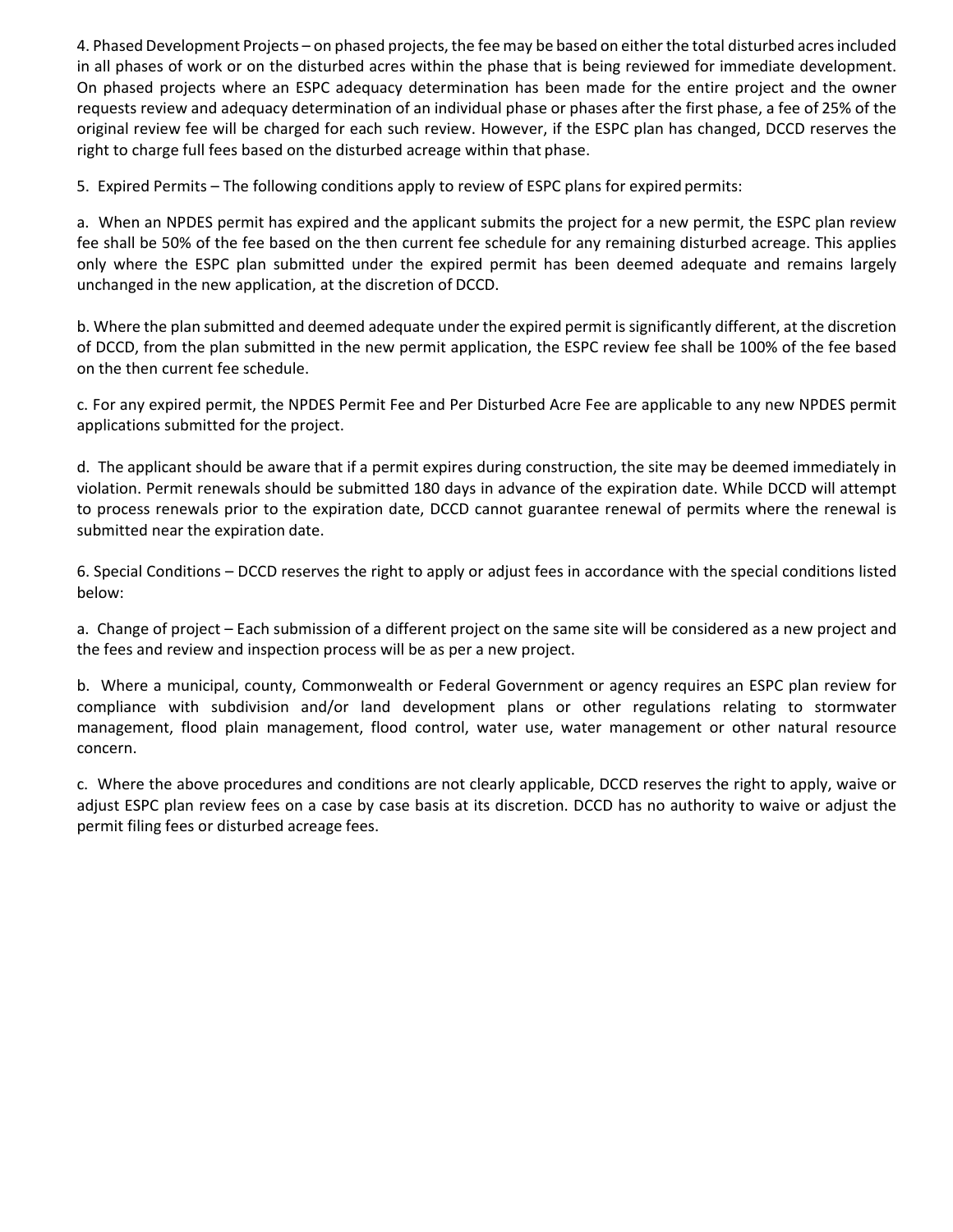

*ESPC PLAN REVIEW APPLICATION FEE SCHEDULE LAND USE CLASSIFICATIONS STREAM CODES SPECIAL PROTECTION WATERS IMPAIRED WATERS DAUPHIN COUNTY MS4 MUNICIPALITIES STAFF CONTACT NAMES PAYMENT CHECK CHART CONTACT INFORMATION*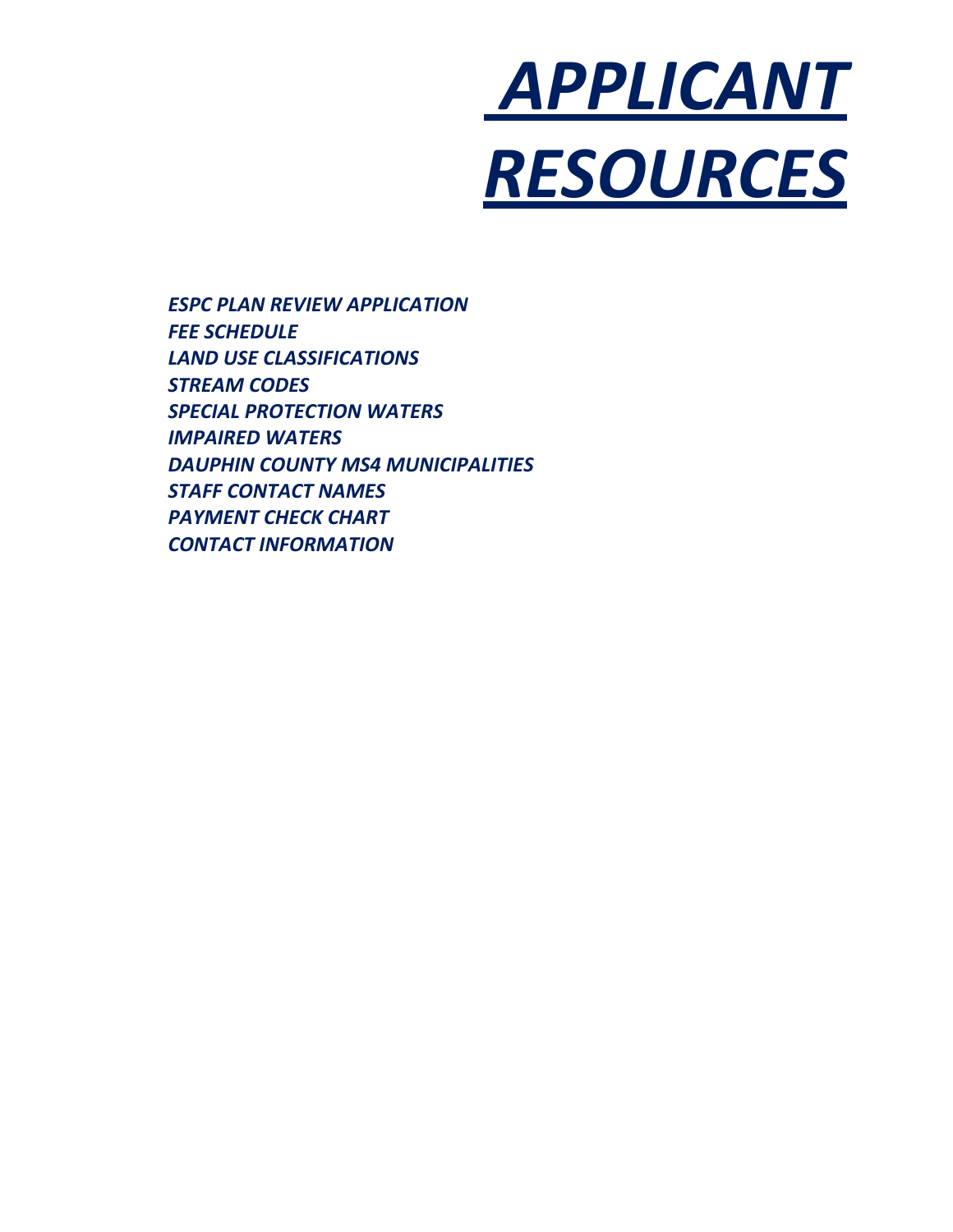#### **DAUPHIN COUNTY CONSERVATION DISTRICT 1451 PETER'S MOUNTAIN ROAD DAUPHIN, PA 17018 717‐921‐8100**

#### **EROSION AND SEDIMENT POLLUTION CONTROL PLAN REVIEW APPLICATION**

This application must be completed by the project owner or the owner's agent and submitted with the required plans, information, narratives and applicable fees. Fees must be submitted with the initial review application. The application will not be considered complete for review without the correct fees. See Applicant Resources for information on fees and checks.

| 1. PROJECT INFORMATION                                                |               |                                                                   |                        |                 |  |                              |                              |  |     |                                  |
|-----------------------------------------------------------------------|---------------|-------------------------------------------------------------------|------------------------|-----------------|--|------------------------------|------------------------------|--|-----|----------------------------------|
| PROJECT NAME                                                          |               |                                                                   |                        |                 |  |                              |                              |  |     |                                  |
| <b>MUNICIPALITY</b>                                                   |               |                                                                   |                        |                 |  |                              |                              |  |     |                                  |
| DCCD PROJECT NUMBER IF ASSIGNED                                       |               |                                                                   | ANTICIPATED START DATE |                 |  |                              |                              |  |     |                                  |
| TOTAL ACRES OF ENTIRE PROJECT SITE                                    |               |                                                                   |                        |                 |  | <b>TOTAL DISTURBED ACRES</b> |                              |  |     |                                  |
| IF PROJECT IS PHASED, TOTAL DISTURBED ACRES OF ENTIRE SUBMITTED PHASE |               |                                                                   |                        |                 |  |                              |                              |  |     |                                  |
| 2. SUBMISSION REQUIREMENTS AND FEES                                   |               |                                                                   |                        |                 |  |                              |                              |  |     |                                  |
| NO NPDES PERMIT REQUIRED                                              |               | 2 COPIES - ESPC PLAN AND NARRATIVE<br><b>ESPC PLAN REVIEW FEE</b> |                        |                 |  |                              |                              |  |     |                                  |
|                                                                       |               | 3 COPIES - ESPC PLAN AND NARRATIVE                                |                        |                 |  | <b>ESPC PLAN REVIEW FEE</b>  |                              |  |     |                                  |
| NPDES GENERAL OR INDIVIDUAL                                           |               | 3 COPIES - NPDES PERMIT APPLICATION PACKAGE                       |                        |                 |  |                              | \$100 PER DISTURBED ACRE FEE |  |     |                                  |
| PERMIT REQUIRED                                                       |               | 3 COPIES - PCSM PLAN AND NARRATIVE                                |                        |                 |  |                              |                              |  |     | \$500 GP OR \$1500 IP FILING FEE |
| <b>PNDI SEARCH</b>                                                    |               | IF REQUESTING DCCD TO CONDUCT SEARCH                              |                        |                 |  |                              | \$500.00                     |  |     |                                  |
| 3. PROJECT OWNER OF RECORD                                            |               |                                                                   |                        |                 |  |                              |                              |  |     |                                  |
| <b>NAME</b>                                                           |               |                                                                   |                        |                 |  |                              |                              |  |     |                                  |
|                                                                       | <b>STREET</b> |                                                                   |                        |                 |  |                              |                              |  |     |                                  |
| <b>ADDRESS</b>                                                        | <b>STREET</b> |                                                                   |                        |                 |  |                              |                              |  |     |                                  |
|                                                                       | <b>CITY</b>   |                                                                   |                        |                 |  | <b>STATE</b>                 |                              |  | ZIP |                                  |
| <b>RESPONSIBLE OFFICIAL</b>                                           |               |                                                                   |                        |                 |  |                              |                              |  |     |                                  |
| <b>TELEPHONE</b>                                                      |               |                                                                   |                        | <b>EMAIL</b>    |  |                              |                              |  |     |                                  |
| <b>4. PROJECT DESIGNER</b>                                            |               |                                                                   |                        |                 |  |                              |                              |  |     |                                  |
| <b>NAME</b>                                                           |               |                                                                   |                        |                 |  |                              |                              |  |     |                                  |
|                                                                       | <b>STREET</b> |                                                                   |                        |                 |  |                              |                              |  |     |                                  |
| <b>ADDRESS</b>                                                        | <b>STREET</b> |                                                                   |                        |                 |  |                              |                              |  |     |                                  |
|                                                                       | <b>CITY</b>   |                                                                   |                        |                 |  | <b>STATE</b>                 |                              |  | ZIP |                                  |
| RESPONSIBLE OFFICIAL                                                  |               |                                                                   |                        |                 |  |                              |                              |  |     |                                  |
| <b>TELEPHONE</b>                                                      |               |                                                                   |                        | <b>EMAIL</b>    |  |                              |                              |  |     |                                  |
| 5. PROJECT CONTRACTOR / DEVELOPER                                     |               |                                                                   |                        |                 |  |                              |                              |  |     |                                  |
| <b>NAME</b>                                                           |               |                                                                   |                        |                 |  |                              |                              |  |     |                                  |
|                                                                       | <b>STREET</b> |                                                                   |                        |                 |  |                              |                              |  |     |                                  |
| ADDRESS                                                               | <b>STREET</b> |                                                                   |                        |                 |  |                              |                              |  |     |                                  |
|                                                                       | <b>CITY</b>   |                                                                   |                        |                 |  | <b>STATE</b>                 |                              |  | ZIP |                                  |
| <b>RESPONSIBLE OFFICIAL</b>                                           |               |                                                                   |                        |                 |  |                              |                              |  |     |                                  |
| <b>TELEPHONE</b>                                                      |               |                                                                   |                        | <b>EMAIL</b>    |  |                              |                              |  |     |                                  |
| 6. LAND USES - SEE APPLICANT RESOURCES                                |               |                                                                   |                        |                 |  |                              |                              |  |     |                                  |
| <b>EXISTING</b>                                                       |               | <b>CODE</b>                                                       |                        | <b>PROPOSED</b> |  |                              |                              |  |     | <b>CODE</b>                      |
| 7. NEAREST RECEIVING STREAM - SEE APPLICANT RESOURCES                 |               |                                                                   |                        |                 |  |                              |                              |  |     |                                  |
| NEAREST NAMED STREAM<br><b>CODE</b>                                   |               |                                                                   |                        |                 |  |                              |                              |  |     |                                  |
| DISTANCE TO NEAREST NAMED OR UNNAMED STREAM IN FEET                   |               |                                                                   |                        |                 |  |                              |                              |  |     |                                  |

Members of the DCCD Board and staff are authorized to enter project site for site inspection, if necessary.

| <b>DCCD USE ONLY:</b>              |
|------------------------------------|
|                                    |
|                                    |
|                                    |
| Check Number____________           |
|                                    |
| PNDI Search fee Paid: Check Number |
|                                    |

SIGNATURE OF APPLICANT OR AGENT DATE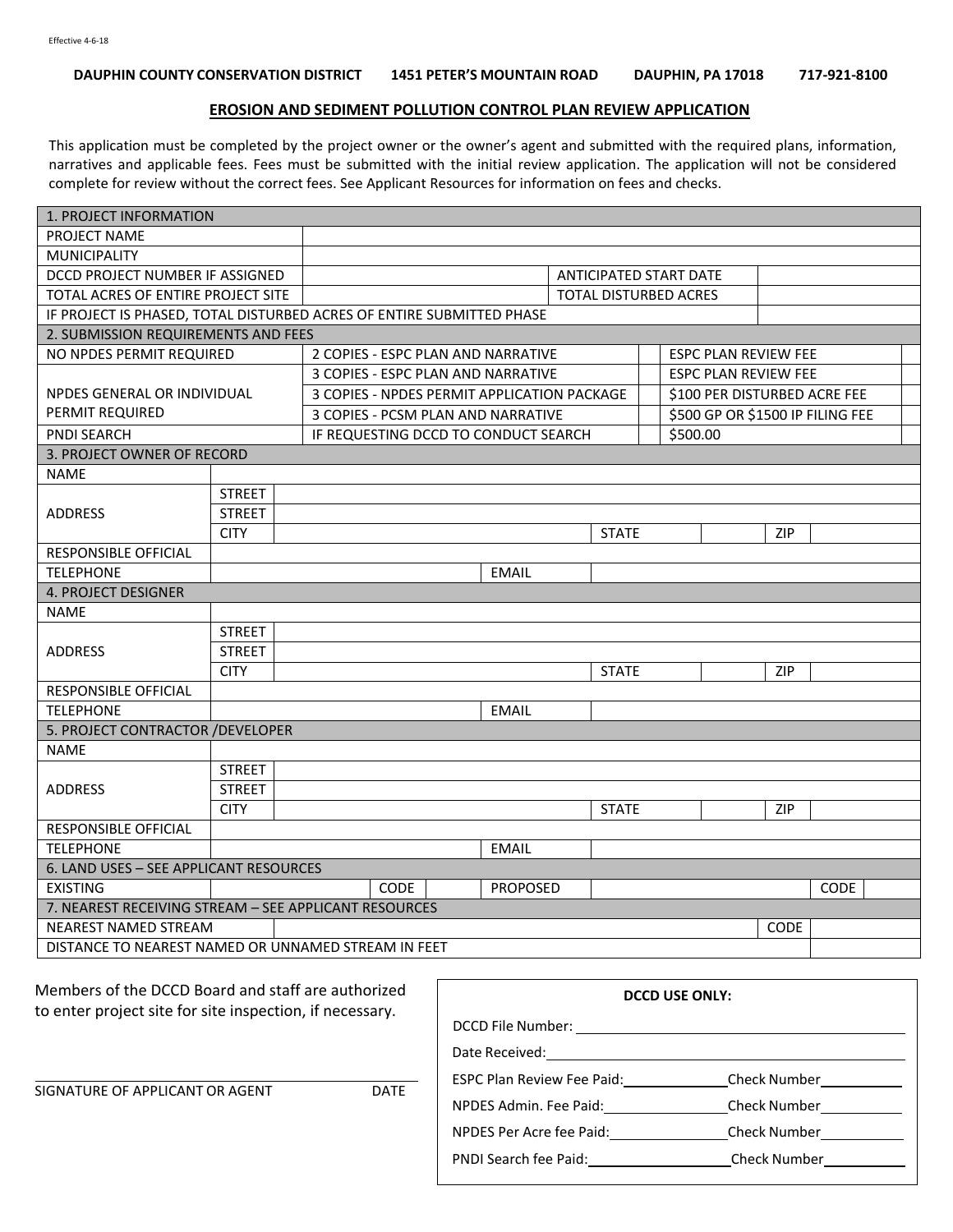# **ESPC PLAN REVIEW FEE SCHEDULE EFFECTIVE APRIL 1, 2020**

| DAUPHIN COUNTY EROSION AND SEDIMENT POLLUTION CONTROL PLAN REVIEW FEES                                                 |                                                                                                                  |  |  |  |
|------------------------------------------------------------------------------------------------------------------------|------------------------------------------------------------------------------------------------------------------|--|--|--|
| <b>SINGLE FAMILY RESIDENCE</b>                                                                                         |                                                                                                                  |  |  |  |
| LESS THAN ONE ACRE DISTURBED                                                                                           | \$500.00                                                                                                         |  |  |  |
| INDUSTRIAL-COMMERCIAL-RESIDENTIAL                                                                                      |                                                                                                                  |  |  |  |
| <b>BASED ON DISTURBED ACRES. ROUND TO THE NEAREST WHOLE ACRE.</b>                                                      |                                                                                                                  |  |  |  |
| LESS THAN 1.00 ACRE                                                                                                    | \$1,380.00                                                                                                       |  |  |  |
| 1.00 TO 5.00 ACRES                                                                                                     | \$1,370.00 + \$410.00 PER ACRE                                                                                   |  |  |  |
| 6.00 TO 25.00 ACRES                                                                                                    | \$2,740.00 + \$280.00 PER ACRE                                                                                   |  |  |  |
| 26.00 ACRES TO 100.00 ACRES                                                                                            | \$8,210.00 + \$140.00 PER ACRE                                                                                   |  |  |  |
| 101 ACRES OR MORE                                                                                                      | \$16,420.00 + \$85.00 PER ACRE                                                                                   |  |  |  |
| TIMBER HARVEST AND ROAD MAINTENANCE ACTIVITIES                                                                         |                                                                                                                  |  |  |  |
| BASED ON TOTAL PROJECT AREA. ROUND TO THE NEAREST WHOLE ACRE.                                                          |                                                                                                                  |  |  |  |
| <b>LESS THAN 10.00 ACRES</b>                                                                                           | \$100.00                                                                                                         |  |  |  |
| 10.00 TO 24.99 ACRES                                                                                                   | \$250.00                                                                                                         |  |  |  |
| 25.00 TO 49.99 ACRES                                                                                                   | \$475.00                                                                                                         |  |  |  |
| 50.00 TO 99.99 ACRES                                                                                                   | \$570.00                                                                                                         |  |  |  |
| 100 ACRES OR MORE                                                                                                      | \$950.00                                                                                                         |  |  |  |
| <b>OTHER</b>                                                                                                           |                                                                                                                  |  |  |  |
| CHAPTER 105 GENERAL PERMIT ESPC PLAN REVIEWS                                                                           | \$95.00                                                                                                          |  |  |  |
| <b>PNDI SEARCH</b>                                                                                                     | \$500.00                                                                                                         |  |  |  |
| <b>NOTES</b>                                                                                                           |                                                                                                                  |  |  |  |
|                                                                                                                        | SINGLE FAMILY RESIDENCE fee applies to new construction of one single family home and accessory residential      |  |  |  |
|                                                                                                                        | structures on an individual lot with earth disturbance under one acre where an NPDES Earth Disturbance permit is |  |  |  |
| not required. Subsequent construction on the same lot is a separate project and will require an additional ESPC        |                                                                                                                  |  |  |  |
| plan review fee. This fee is also applicable to accessory residential structures on residential lots after the initial |                                                                                                                  |  |  |  |
| construction. Accessory residential structures are swimming pools, patios, garages, sheds, home additions,             |                                                                                                                  |  |  |  |
| driveways and similar projects related to the use of the parcel as a residence where earth disturbance is less than    |                                                                                                                  |  |  |  |
| one acre. Projects not for residential uses (such as storage sheds for commercial equipment) are not considered        |                                                                                                                  |  |  |  |
| residential uses, even if the project is constructed on a residential lot, and are charged the appropriate fee under   |                                                                                                                  |  |  |  |
| the Industrial-Commercial-Residential category.  This fee category is also applicable to similar projects that may     |                                                                                                                  |  |  |  |

the Industrial‐Commercial‐Residential category. This fee category is also applicable to similar projects that may occur on agricultural parcels. However, projects for agricultural purposes (such as barns, poultry houses, equipment sheds, storage structures and access roads) are not considered residential uses and are charged the appropriate fee under the Industrial‐Commercial‐Residential category.

**INDUSTRIAL‐COMMERCIAL‐RESIDENTIAL –** Any project that is not a defined single family residence, timber harvest, or road maintenance activity falls into this category including residential developments.

ESPC plan reviews for chapter 105 general permits that are part of the ESPC review for larger projects will not be charged an additional ESPC fee.

ESPC plan reviews for chapter 105 general permits for agricultural BMPs listed in an agricultural conservation plan or manure management plan will not be charged an ESPC plan review fee.

The ESPC plan review fees are in addition to any required permit fees.

Certain restoration projects may be eligible for a fee waiver. Contact the Conservation District to determine if your project is eligible for a waiver.

Rounding to the Nearest Whole Acre - Round Down < X.5 Acres  $\leq$  Round Up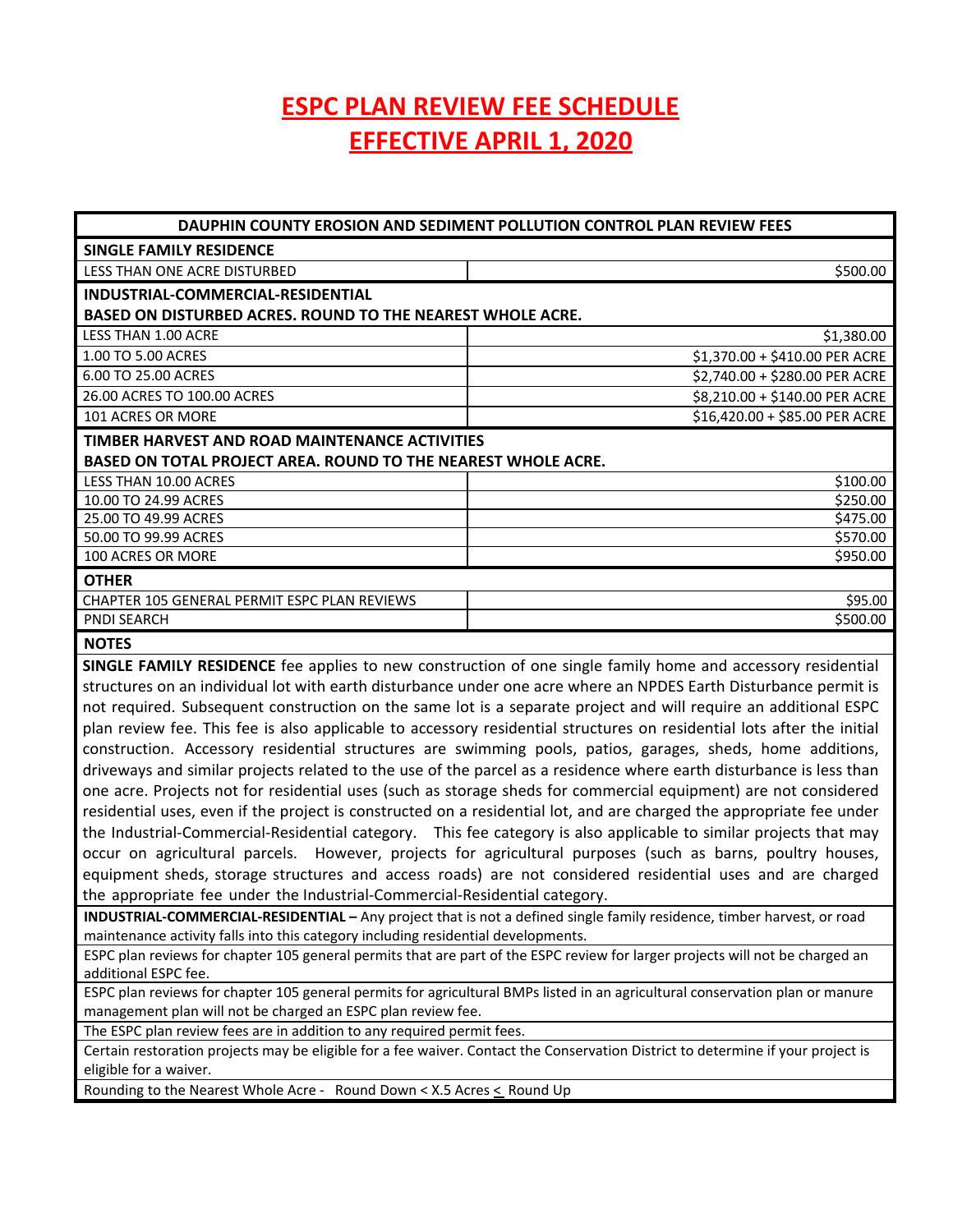#### **LAND USE CLASSIFICATIONS**

From the columns below, select the appropriate title and code for the site's existing and proposed land use. **NOTE: Indicate land use from the table below. Do not use municipal zoning categories.**

| <b>EXISTING LAND USE</b> | <b>CODE</b>    | <b>PROPOSED LAND USE</b> | <b>CODE</b> |
|--------------------------|----------------|--------------------------|-------------|
| <b>Agricultural</b>      | A1             | <b>Residential</b>       | <b>B1</b>   |
| <b>Idle Ag Land</b>      | A <sub>2</sub> | <b>Commercial</b>        | <b>B2</b>   |
| <b>Forest</b>            | A <sub>3</sub> | <b>Industrial</b>        | <b>B3</b>   |
| <b>Residential</b>       | A4             | <b>Professional</b>      | <b>B4</b>   |
| Urban(Comm/Indust)       | <b>A5</b>      | <b>Recreational</b>      | <b>B5</b>   |
| <b>Impervious</b>        | A6             | Semi-Public              | <b>B6</b>   |
| <b>Utility</b>           | <b>A7</b>      | <b>Utility</b>           | <b>B7</b>   |
| <b>Mining/Quarry</b>     | A8             | <b>Agricultural</b>      | <b>B8</b>   |
| <b>Other</b>             | Α9             | <b>Other</b>             | <b>B9</b>   |
|                          |                |                          |             |

#### **DAUPHIN COUNTY STREAM CODES**

Listed below are all of the named streams in Dauphin County as they appear on the US Geological Survey Maps. Indicate the name of the stream and the appropriate code that will receive runoff from the project site.

| <b>STREAM</b>                  | <b>CODE</b>    | <b>STREAM</b>              | <b>CODE</b>    |
|--------------------------------|----------------|----------------------------|----------------|
| <b>Mahantango Creek</b>        | C <sub>1</sub> | <b>Stoney Creek</b>        | K1             |
| -Deep Creek                    | C <sub>2</sub> | <b>Fishing Creek</b>       | L1             |
| -Pine Creek                    | C <sub>3</sub> | <b>Paxton Creek</b>        | M <sub>1</sub> |
| <b>Shippens Run</b>            | D <sub>1</sub> | <b>Spring Creek (West)</b> | N <sub>1</sub> |
| <b>Wiconisco Creek</b>         | E1             | <b>Laurel Run</b>          | <b>P1</b>      |
| <b>-Little Wiconisco Creek</b> | E <sub>2</sub> | <b>Swatara Creek</b>       | Q <sub>1</sub> |
| -Canoe Gap Run                 | E <sub>3</sub> | -Iron Run                  | Q <sub>2</sub> |
| -Big Run                       | E4             | -Beaver Creek              | Q <sub>3</sub> |
| -Rattling Creek                | E <sub>5</sub> | -Kellock Run               | Q4             |
| -Bear Creek                    | E <sub>6</sub> | -Spring Creek (East)       | Q <sub>5</sub> |
| <b>Gurdy Run</b>               | F <sub>1</sub> | -Manada Creek              | Q <sub>6</sub> |
| <b>Armstrong Creek</b>         | G1             | -Walnut Run                | Q7             |
| -New England Run               | G <sub>2</sub> | -Bow Creek                 | Q <sub>8</sub> |
| - Conley Creek                 | G <sub>3</sub> | <b>Conewago Creek</b>      | <b>R1</b>      |
| <b>Powell Creek</b>            | H1             | -Lynch Run                 | <b>R2</b>      |
| -North Fork Powell Creek       | H <sub>2</sub> | -Brill Creek               | R <sub>3</sub> |
| -South Fork Powell Creek       | H <sub>3</sub> | <b>-Hoffer Creek</b>       | R4             |
| <b>Clark Creek</b>             | J1             | Susquehanna River          | S <sub>1</sub> |

#### **DAUPHIN COUNTY SPECIAL PROTECTION WATERSHEDS**

| <b>WATERSHED</b>      | <b>LOCATION</b>                                               | <b>DESIGNATION</b>                                |
|-----------------------|---------------------------------------------------------------|---------------------------------------------------|
| <b>RATTLING CREEK</b> | <b>BASIN – SOURCE TO CONFLUENCE OF EAST AND WEST BRANCHES</b> | <b>EXCEPTIONAL VALUE (EV)</b>                     |
| <b>RATTLING CREEK</b> | <b>BASIN – CONFLUENCE OF EAST AND WEST BRANCHES TO MOUTH</b>  | <b>HIGH QUALITY - COLD WATER FISHERY (HQ-CWF)</b> |
| <b>CONLEY CREEK</b>   | <b>BASIN - SOURCE TO SR 1003 (MOUNTAINHOUSE ROAD) BRIDGE</b>  | <b>HIGH QUALITY - COLD WATER FISHERY (HQ-CWF)</b> |
| <b>CLARK CREEK</b>    | <b>BASIN</b>                                                  | <b>HIGH QUALITY - COLD WATER FISHERY (HQ-CWF)</b> |
| <b>STONY CREEK</b>    | <b>BASIN - SOURCE TO ELLENDALE DAM</b>                        | <b>HIGH QUALITY - COLD WATER FISHERY (HQ-CWF)</b> |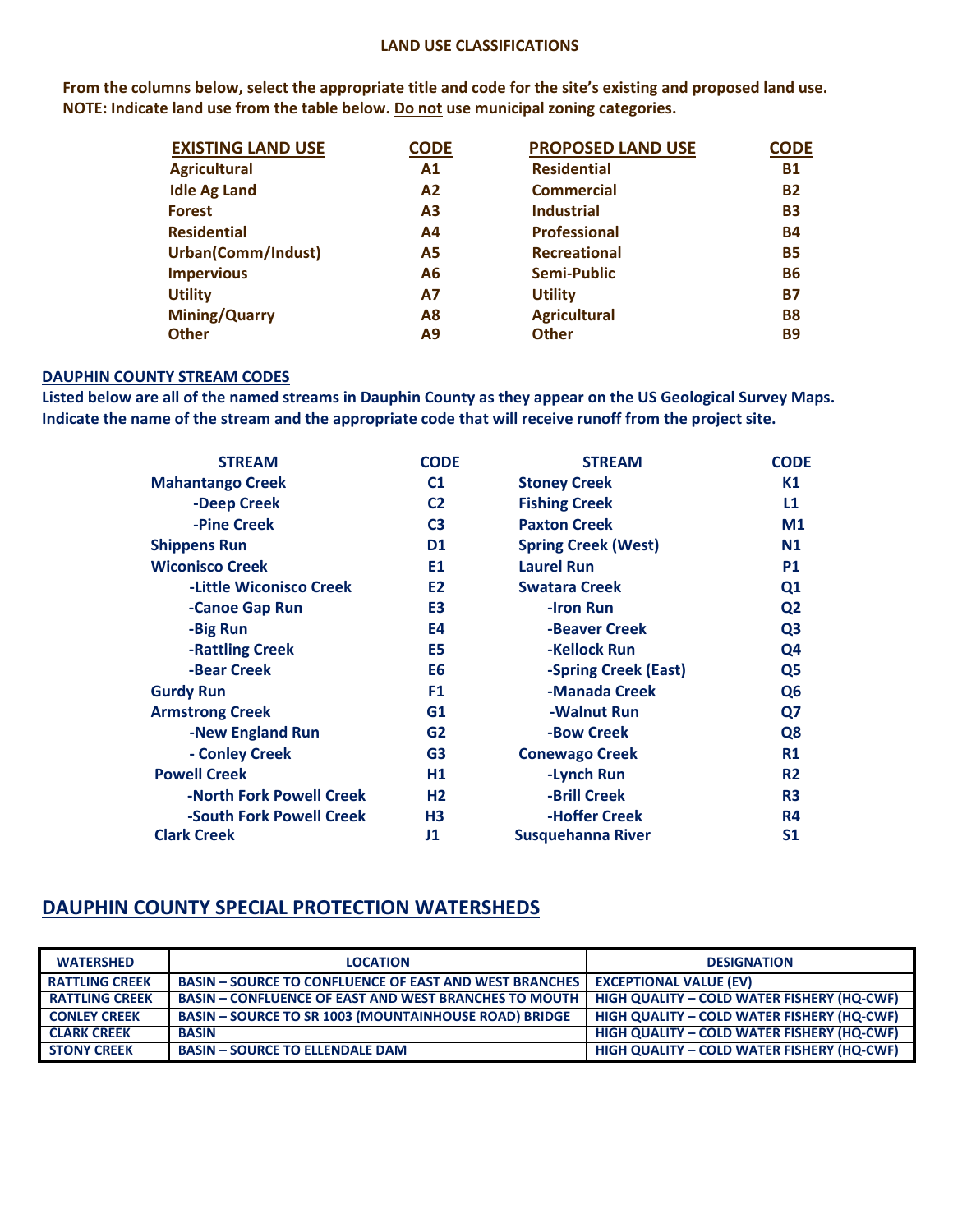## **TMDLS IN DAUPHIN COUNTY**

| <b>WATERSHED</b>                                                | <b>TMDL</b>                                                    |
|-----------------------------------------------------------------|----------------------------------------------------------------|
| <b>WICONISCO CREEK - SOURCE TO ROUTE 209 BRIDGE IN LOYALTON</b> | <b>METALS, PH AND SILTATION FROM ACID MINE DRAINAGE</b>        |
| <b>LITTLE WICONISCO CREEK</b>                                   | SILTATION AND NUTRIENTS FROM AGRICULTURE                       |
| <b>BEAR CREEK</b>                                               | <b>METALS AND SILTATION FROM ACID MINE DRAINAGE</b>            |
| <b>ARMSTRONG CREEK</b>                                          | SILTATION AND NUTRIENTS FROM AGRICULTURE                       |
| <b>PAXTON CREEK</b>                                             | <b>SEDIMENT FROM URBAN RUNOFF</b>                              |
| <b>BOW CREEK - UPPER .65 MILES TO JUST BELOW I-81</b>           | <b>ORGANICS AND SILTATION FROM ROAD RUNOFF AND AGRICULTURE</b> |
| <b>CONEWAGO CREEK</b>                                           | SEDIMENT AND NUTRIENTS FROM AGRICULTURE                        |

## **IMPAIRED WATERS IN DAUPHIN COUNTY**

DUE TO THE NATURE OF THE IMPARIED WATERS LIST, IT IS DIFFICULT TO REPRODUCE IN SUMMARIZED FORM HERE. **PLEASE REFER TO THE FOLLOWING WEBSITES FOR COMPLETE INFORMATION:**

**DAUPHIN COUNTY CONSERVATION DISTRICT INTERACTIVE MAP :**

**http://gis.dauphincounty.org/water\_quality OR http://www.dauphincd.org/water/interactive%20map.html** 

**PA DEPARTMENT OF ENVIRONMENTAL PROTECTION eMAP**

| DAUPHIN COUNTY MUNICIPALITIES SUBJECT TO |  |
|------------------------------------------|--|
| <b>NPDES MS4 PERMIT REQUIREMENTS</b>     |  |

| <b>MUNICIPALITY</b>           | <b>STATUS</b> | <b>MUNICIPALITY</b>           | <b>STATUS</b> |
|-------------------------------|---------------|-------------------------------|---------------|
| <b>CONEWAGO TOWNSHIP</b>      | W             | <b>MIDDLETOWN BOROUGH</b>     | P             |
| <b>DERRY TOWNSHIP</b>         | P             | <b>MIDDLE PAXTON TOWNSHIP</b> | W             |
| <b>DAUPHIN BOROUGH</b>        | W             | <b>PAXTANG BOROUGH</b>        | P             |
| <b>EAST HANOVER TOWNSHIP</b>  | W             | <b>PENBROOK BOROUGH</b>       | P             |
| <b>HARRISBURG CITY</b>        | P             | <b>ROYALTON BOROUGH</b>       | W             |
| <b>HIGHSPIRE BOROUGH</b>      | P             | <b>SOUTH HANOVER TOWNSHIP</b> | P             |
| <b>HUMMELSTOWN BOROUGH</b>    | P             | <b>STEELTON BOROUGH</b>       | P             |
| <b>LONDONDERRY TOWNSHIP</b>   | P             | <b>SUSQUEHANNA TOWNSHIP</b>   | P             |
| <b>LOWER PAXTON TOWNSHIP</b>  | P             | <b>SWATARA TOWNSHIP</b>       | P             |
| <b>LOWER SWATARA TOWNSHIP</b> | P             | <b>WEST HANOVER TOWNSHIP</b>  | P             |

**NOTE: THE ABOVE MUNICIPALITIES ARE MUNICIPALITIES THAT ARE SUBJECT TO MS4 PERMITTING REQUIREMENTS. SOME MUNICIPALITIES WERE GRANTED WAIVERS. "P" INDICATES MUNICIPALITIES THAT ARE REQUIRED TO OBTAIN PERMITS. "W" INDICATES MUNICIPALITIES THAT HAVE RECEIVED WAIVERS IN THE PAST. APPLICANTS ARE ADVISED TO CHECK WITH THE MUNICIPALITY IN WHICH THE PROJECT IS LOCATED FOR THE MOST RECENT MS4 STATUS.**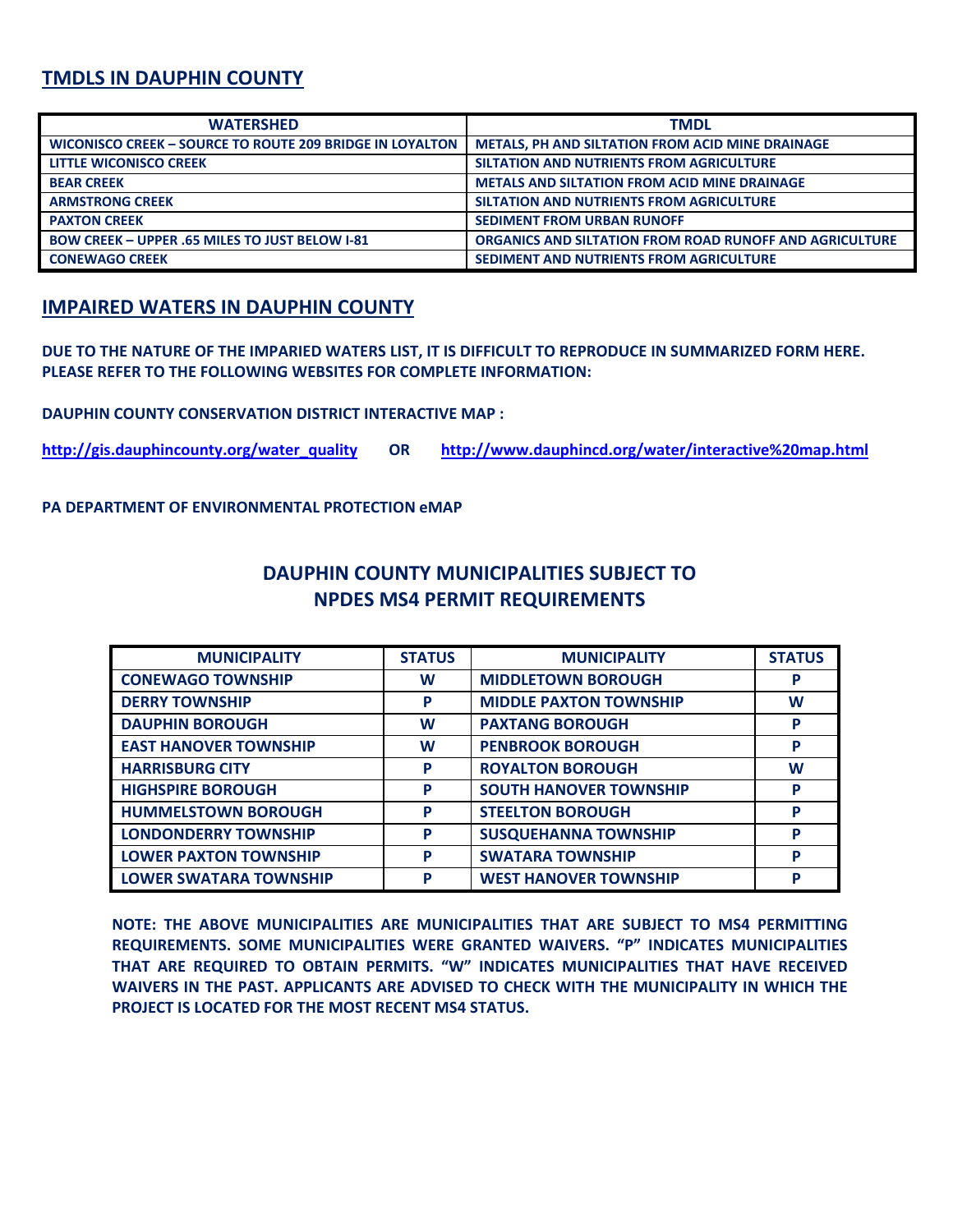# **DAUPHIN COUNTY CONSERVATION DISTRICT – ESPC/NPDES TEAM**

| <b>ERIC NAGUSKI</b>   | <b>CONSERVATION DISTRICT MANAGER</b> |
|-----------------------|--------------------------------------|
| <b>BOB CHRISTOFF</b>  | <b>PROGRAM SUPERVISOR</b>            |
| <b>STEVE FREY</b>     | <b>RESOURCE CONSERVATIONIST</b>      |
| <b>TIA KISSINGER</b>  | <b>RESOURCE CONSERVATIONIST</b>      |
| <b>ALYSSA PARK</b>    | <b>RESOURCE CONSERVATIONIST</b>      |
| <b>RICHARD SNYDER</b> | <b>RESOURCE CONSERVATIONIST</b>      |
| <b>PAUL WENTZ</b>     | <b>RESOURCE CONSERVATIONIST</b>      |

#### **DAUPHIN COUNTY CONSERVATION DISTRICT – TEAM MUNICIPAL ASSIGNMENTS**

| <b>MUNICIPALITY</b>           | <b>TEAM MEMBER</b>    |
|-------------------------------|-----------------------|
| <b>BERRYSBURG BOROUGH</b>     | <b>ALLYSA PARK</b>    |
| <b>CONEWAGO TOWNSHIP</b>      | <b>RICHARD SNYDER</b> |
| <b>DAUPHIN BOROUGH</b>        | <b>PAUL WENTZ</b>     |
| <b>DERRY TOWNSHIP</b>         | <b>RICHARD SNYDER</b> |
| <b>EAST HANOVER TOWNSHIP</b>  | <b>ALLYSA PARK</b>    |
| <b>ELIZABETHVILLE BOROUGH</b> | <b>ALLYSA PARK</b>    |
| <b>GRATZ BOROUGH</b>          | <b>ALLYSA PARK</b>    |
| <b>HALIFAX BOROUGH</b>        | <b>PAUL WENTZ</b>     |
| <b>HALIFAX TOWNSHIP</b>       | <b>PAUL WENTZ</b>     |
| <b>HARRISBURG CITY</b>        | <b>PAUL WENTZ</b>     |
| <b>HIGHSPIRE BOROUGH</b>      | <b>RICHARD SNYDER</b> |
| <b>HUMMELSTOWN BOROUGH</b>    | <b>ALLYSA PARK</b>    |
| <b>JACKSON TOWNSHIP</b>       | <b>TIA KISSINGER</b>  |
| <b>JEFFERSON TOWNSHIP</b>     | <b>TIA KISSINGER</b>  |
| LONDONDERRY TOWNSHIP          | <b>RICHARD SNYDER</b> |
| LOWER PAXTON TOWNSHIP         | <b>TIA KISSINGER</b>  |
| LOWER SWATARA TOWNSHIP        | <b>RICHARD SNYDER</b> |
| <b>LYKENS BOROUGH</b>         | <b>ALLYSA PARK</b>    |
| <b>LYKENS TOWNSHIP</b>        | <b>ALLYSA PARK</b>    |
| MIDDLE PAXTON TOWNSHIP        | <b>PAUL WENTZ</b>     |
| MIDDLETOWN BOROUGH            | <b>TIA KISSINGER</b>  |
| <b>MIFFLIN TOWNSHIP</b>       | <b>ALLYSA PARK</b>    |
| MILLERSBURG BOROUGH           | <b>ALLYSA PARK</b>    |
| <b>PAXTANG BOROUGH</b>        | <b>PAUL WENTZ</b>     |
| PENBROOK BOROUGH              | <b>PAUL WENTZ</b>     |
| PILLOW BOROUGH                | <b>ALLYSA PARK</b>    |
| <b>REED TOWNSHIP</b>          | <b>PAUL WENTZ</b>     |
| <b>ROYALTON BOROUGH</b>       | <b>TIA KISSINGER</b>  |
| <b>RUSH TOWNSHIP</b>          | <b>TIA KISSINGER</b>  |
| SOUTH HANOVER TOWNSHIP        | <b>ALLYSA PARK</b>    |
| <b>STEELTON BOROUGH</b>       | <b>TIA KISSINGER</b>  |
| SUSQUEHANNA TOWNSHIP          | PAUL WENTZ            |
| <b>SWATARA TOWNSHIP</b>       | <b>TIA KISSINGER</b>  |
| <b>UPPER PAXTON TOWNSHIP</b>  | <b>ALLYSA PARK</b>    |
| <b>WASHINGTON TOWNSHIP</b>    | <b>ALLYSA PARK</b>    |
| <b>WAYNE TOWNSHIP</b>         | <b>TIA KISSINGER</b>  |
| <b>WEST HANOVER TOWNSHIP</b>  | <b>ALLYSA PARK</b>    |
| <b>WICONISCO TOWNSHIP</b>     | <b>ALLYSA PARK</b>    |
| <b>WILLIAMS TOWNSHIP</b>      | <b>ALLYSA PARK</b>    |
| WILLIAMSTOWN BOROUGH          | <b>ALLYSA PARK</b>    |